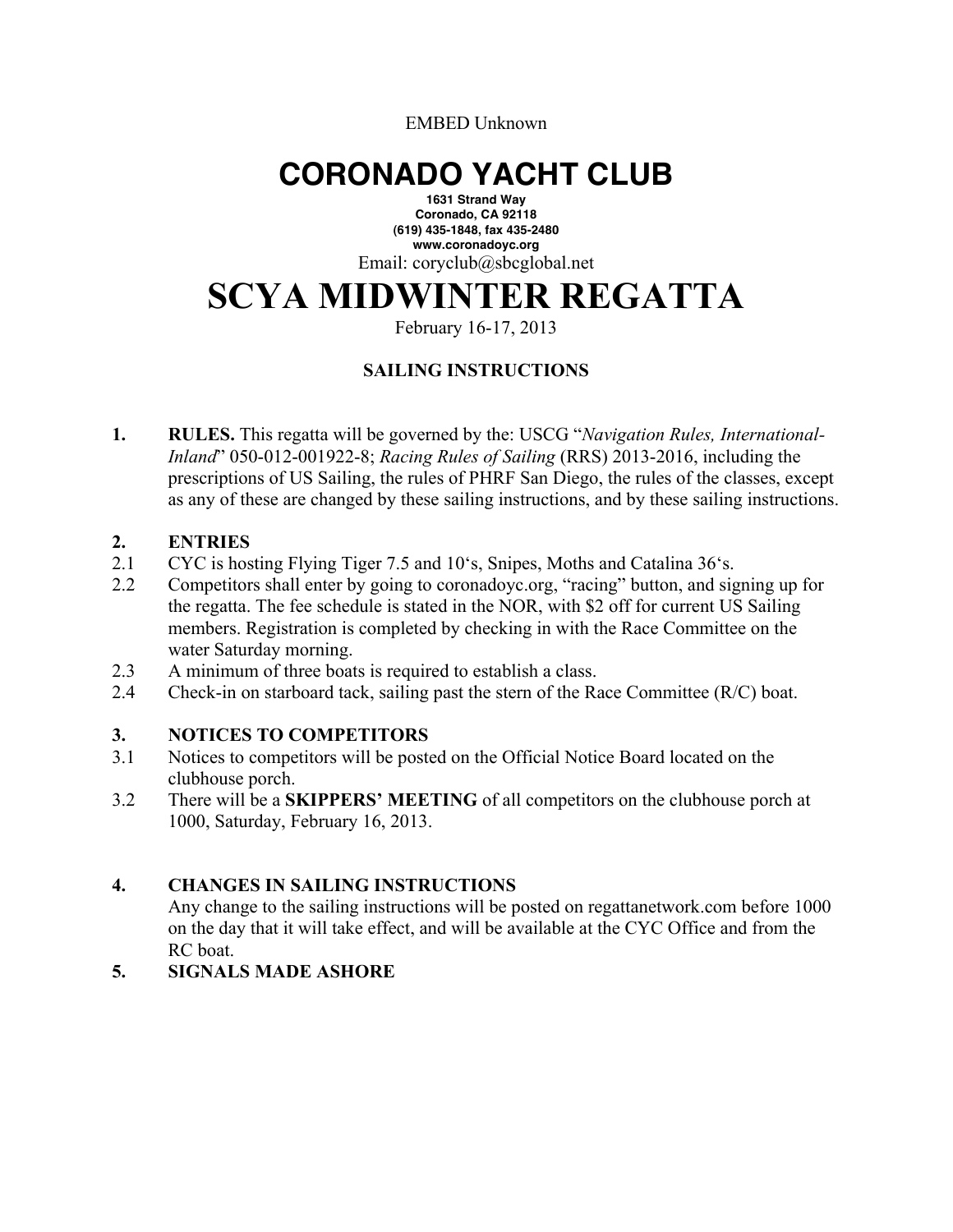#### 5.1 Signals made ashore will be displayed from the CYC clubhouse flag hoist.

**6. SCHEDULE OF RACES. Five races are scheduled, ONE of which is required to constitute a regatta. There will be NO throw outs.**

| Race           | Day      |                    |
|----------------|----------|--------------------|
|                | Saturday | First Warning 1155 |
| $\overline{2}$ | Saturday | After race 1       |
| 3              | Saturday | After race 2       |
| $\overline{4}$ | Sunday   | First Warning 1155 |
| 5              | Sunday   | After race 4       |

## **7. RACING AREA**

The racing area is south San Diego Bay, usually windward of government buoy 28 or 30.

## **8. THE COURSE**

8.1 One mile distance, gate to windward mark, oriented into the wind. See paras 21 and 22.

## **9. MARKS**

- 9.1 The Windward Course Marshall has 2 marks (orange and yellow) and a smaller round white offset. At the start of a race the windward mark will be installed as an **ORANGE** tetrahedron with an offset. A change in wind direction, requiring a change in course orientation, will be made by installing a **YELLOW** mark with an offset. Notification of change and direction of change , valid for the next lap, will be given as a fleet approaches the GATE. Subsequent change required during that race would use the **ORANGE** mark. Color of windward mark alternates with each change of course orientation.
- 9.2 The gate will consist of 2, three foot diameter red fenders, about 220' apart and perpendicular to the course to weather mark.

## **10. THE START**.

10.1 Races will be started in accordance with RRS 26. Fleet preferences for 3 or 5 minute starts will be determined at the Skippers' Meeting. For example, Snipes and Moths may prefer 3 minute starts.

10.2 Class Flag Assignment.

| Class         | Flag      |
|---------------|-----------|
|               | numeral 1 |
| $\mathcal{L}$ | numeral 2 |
| 3             | numeral 3 |
|               | numeral 4 |
|               | numeral 5 |

In the likely event that some boats will not have flags, they need not fly them, however this will require them to make notes at the skippers' meeting regarding order of start.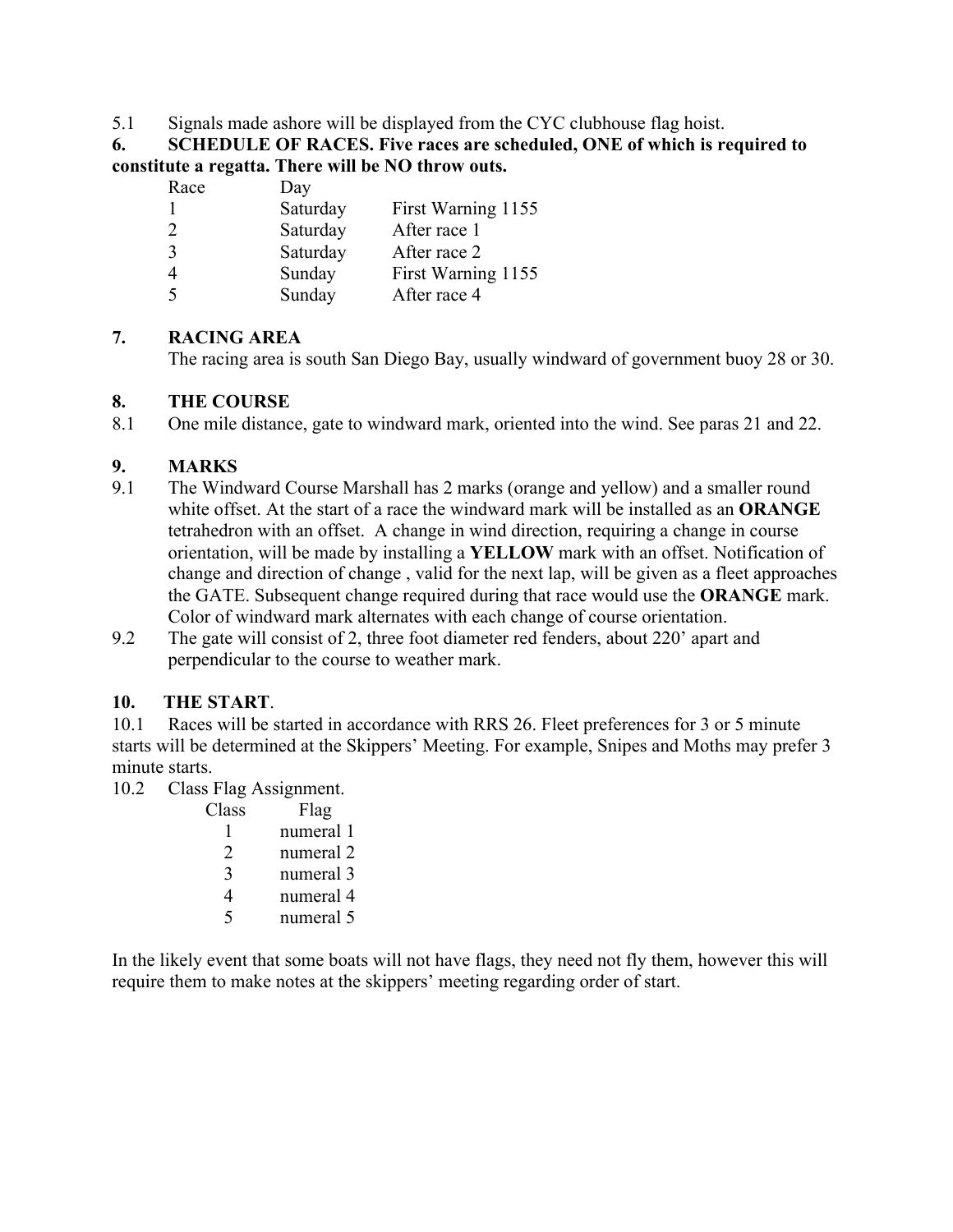- 10.3 **L flag** (general hail/check-in), **AP flag**(postponement), or the **First Substitute** (general recall), will typically be lowered accompanied by **multiple horn blasts one** minute before a WARNING flag. This modifies RRS.
- 10.4 The class starting sequence and class flag assignments will be identified at the skippers' meeting.
- 10.5 Black numerals on a white board hanging from the R/C boat boom, indicate the assigned course (# of laps), posted at the Warning signal.
- 10.6 Black numerals on a white board on the R/C boat transom indicate course to windward mark.
- 10.6 The port end of the starting line is an orange tetrahedron. The starboard end is marked by an orange flag on the committee boat.
- 10.7 Contact with the RC boat may be grounds for disqualification by the RC without a hearing. An inflatable buoy or pin boat may be streaming from the stern of the RC boat in which case it shall be considered part of the RC boat.

## **11. RECALLS**

- 11.1 Individual recalls will be signaled in accordance with RRS 29.1. The sound signal will be a horn. The Race Committee will attempt to hail OCS starters by bullhorn and VHF channel 69, but failure to hear said notification shall not lead to a successful redress request. If using the 3 minute start sequence, the X flag will remain up a maximum of only 2 minutes. This changes RRS 29.
- 11.2 When a general recall has been signaled (two horn blasts), the clock will continue to run and the class recalled will restart after all other classes start in their normal order. **Listen and watch for your class flag**. Assuming only one general recall per start sequence, the recalled class would then start last, although there is nothing to prevent other classes from being general recalled as well. **The restarted class may be assigned a course other than initially signaled** – recheck the course at your **Warning**.

## **12. MARK SET BOATS**

Mark set boats are identified with a RC flag. A Mark boat may be stationed near the pin end of the start/finish line and is authorized to identify and hail OCS starters, and record finishers. Mark boats are to be considered "obstructions", even if not anchored. Keep clear.

## **13. CHANGES OF COURSE ORIENTATION AFTER THE START**

- 13.1 When changing the course after a start, the race committee will lay a new mark and lift the original mark as soon as practicable, but always before any boat has begun the affected leg(s).
- 13.2 A change of course orientation will be signaled approaching the GATE by a mark set boat sounding a horn and displaying Code flag C and displaying a red or green flag. Red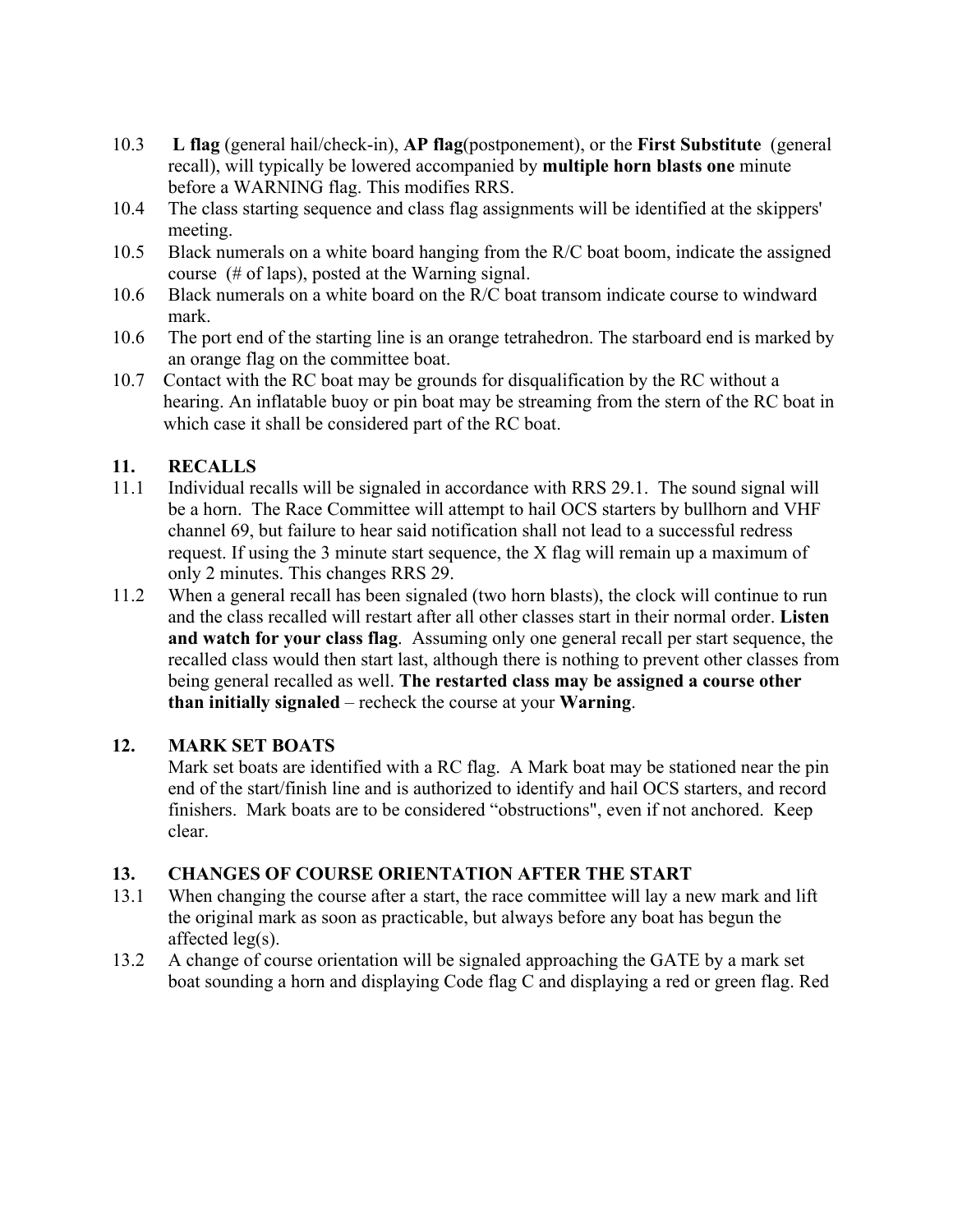flag indicates course has been changed to the left, green to the right. The next mark may not yet be in position.

#### **14. THE FINISH**

- 14.1 When finishing upwind, the starboard end of the finish line is an orange flag on the race committee boat. The port end (pin) of the finish line is an orange tetrahedron.
- 14.2 Courses will normally have boats finishing upwind after passing thru the gate.
- 14.3 The pin will be moved in toward the RC boat after starts are finished, making the finish line much shorter.

## **15 TIME LIMIT**

- 15.1 The time limit for the first boat of each class will be 1 hour after the start for the class.
- 15.2 Boats failing to finish within 10 minutes after the first boat of their class finishes will be scored DNF.

## 16 **PENALTIES**

16.1 The two-turns penalty is modified by replacing it with a single turn penalty, to include one tack and one gybe. This modifies RRS 44.

## **17. PROTESTS**

- 17.1 Only Moth class shall be exempt because of boat length from having to signal a protest with a red flag. This amends RRS 61.1(a)
- 17.2 Boats shall inform the finish line race committee boat of their protest.
- 17.3 Protests shall be written on US Sailing forms available at the Coronado Yacht Club office and lodged there with office personnel, within one hour of the docking of the Race Committee Boat.
- 17.4 Protest notices will be posted on the Official Notice Board within 30 minutes after the protest time limit has expired to inform competitors of when and where there may be hearings that involve them as parties to protests or as witnesses.
- 17.5 Either of two protest resolution procedures may be followed, at the election of the parties.
- 17.5.1 The first procedure is non-appealable arbitration, agreed to by the several parties, consisting of one judge, the protestee(s) and the protestor(s), and at the discretion of the judge, witnesses. After a valid protest is lodged there will be pre-hearing arbitration involving the principles as above. When the facts of the incident can be determined and agreed to by the skippers involved, the Arbitration Judge shall determine the rule(s) infringed as applicable. The Arbitration Judge may then determine an appropriate penalty (up to 3 places or disqualification) for the infringing boat, or appropriate redress for the infringed boat, or forward the protest to the Protest Committee for a regular hearing per RRS63 if not acceptable to skippers involved. Pre-Hearing Arbitration rulings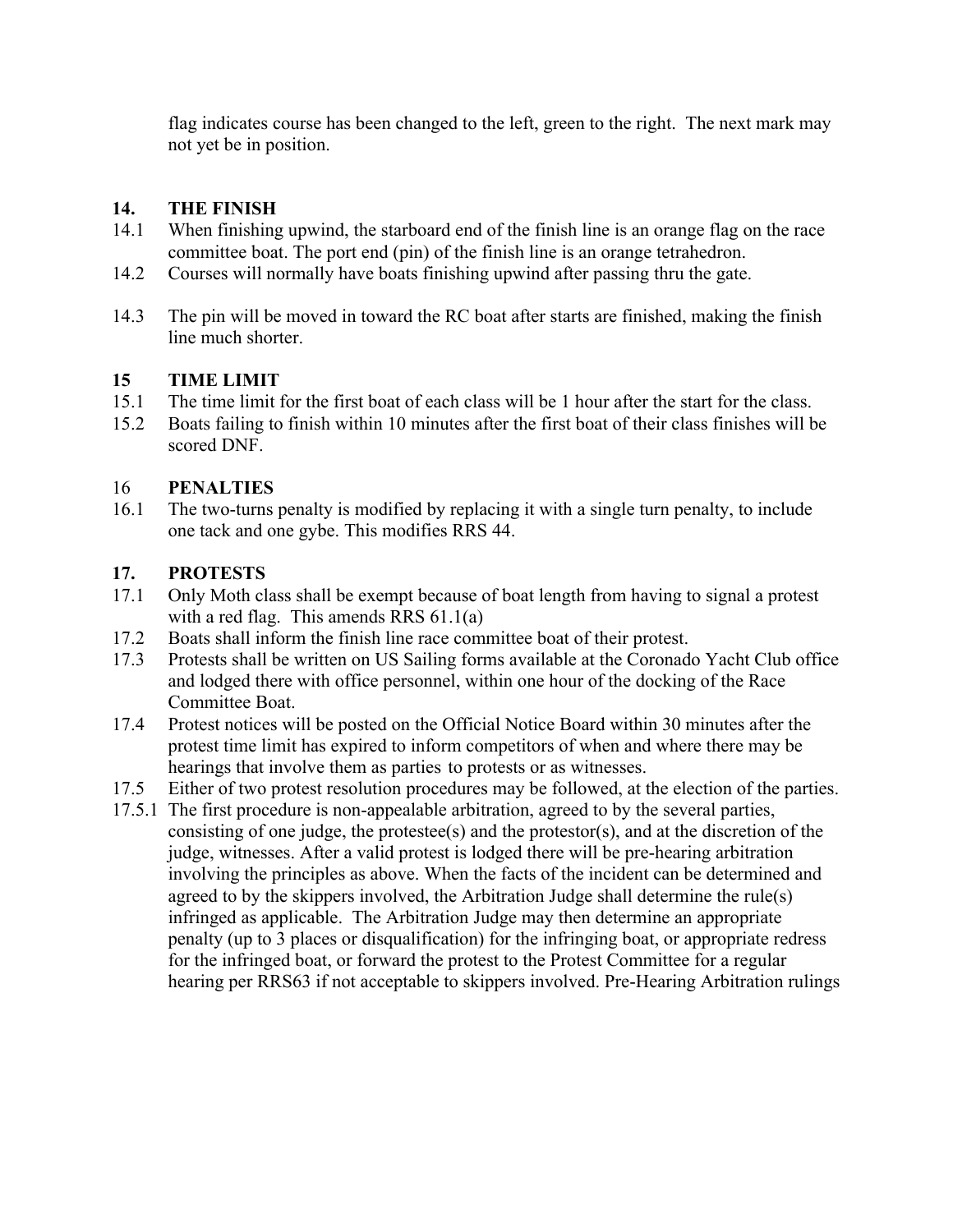once accepted cannot be appealed, and Arbitration penalty assessments are final and not subject to protest redress per RRS70.

- 17.5.2 The second procedure is a Protest Committee hearing within the meaning of RRS Part 5, Section B, and in general will be heard as soon as possible. Penalties may include but are not limited to "Place Penalty Assessments" (3 places minimum) as appropriate for the infraction.
- 17.6 Protest Committee decisions affecting regatta trophy awards are final.

#### **18. SCORING**

- 18.1 The Low Point scoring system, rule A4, will apply, modified so that each boat's score will be the total of all her race scores.
- 18.2 Five races are scheduled, with no throwouts, of which 1 race must be completed to constitute a regatta.
- 18.3 A boat that self disqualifies (retires) shall be scored one less than disqualification by verdict.

#### **19. RETIREMENT**

A boat that retires from a race is requested to notify the race committee before leaving the racing area or, if that is not practical, immediately after arriving ashore.

#### **20. PRIZES**

Prizes will be awarded as follows:

| Number of boats in class | Number of prizes |  |
|--------------------------|------------------|--|
| $3-5$                    |                  |  |
| 6-8                      |                  |  |
| $9 - 15$                 |                  |  |

#### **21. COURSES**

#### **1. A to Port, Gate, Finish**

#### **2. A to Port, Gate, A to Port, Gate, Finish**

#### **3**. **A to Port, Gate, A to Port, Gate, A to Port, Gate, Finish.**